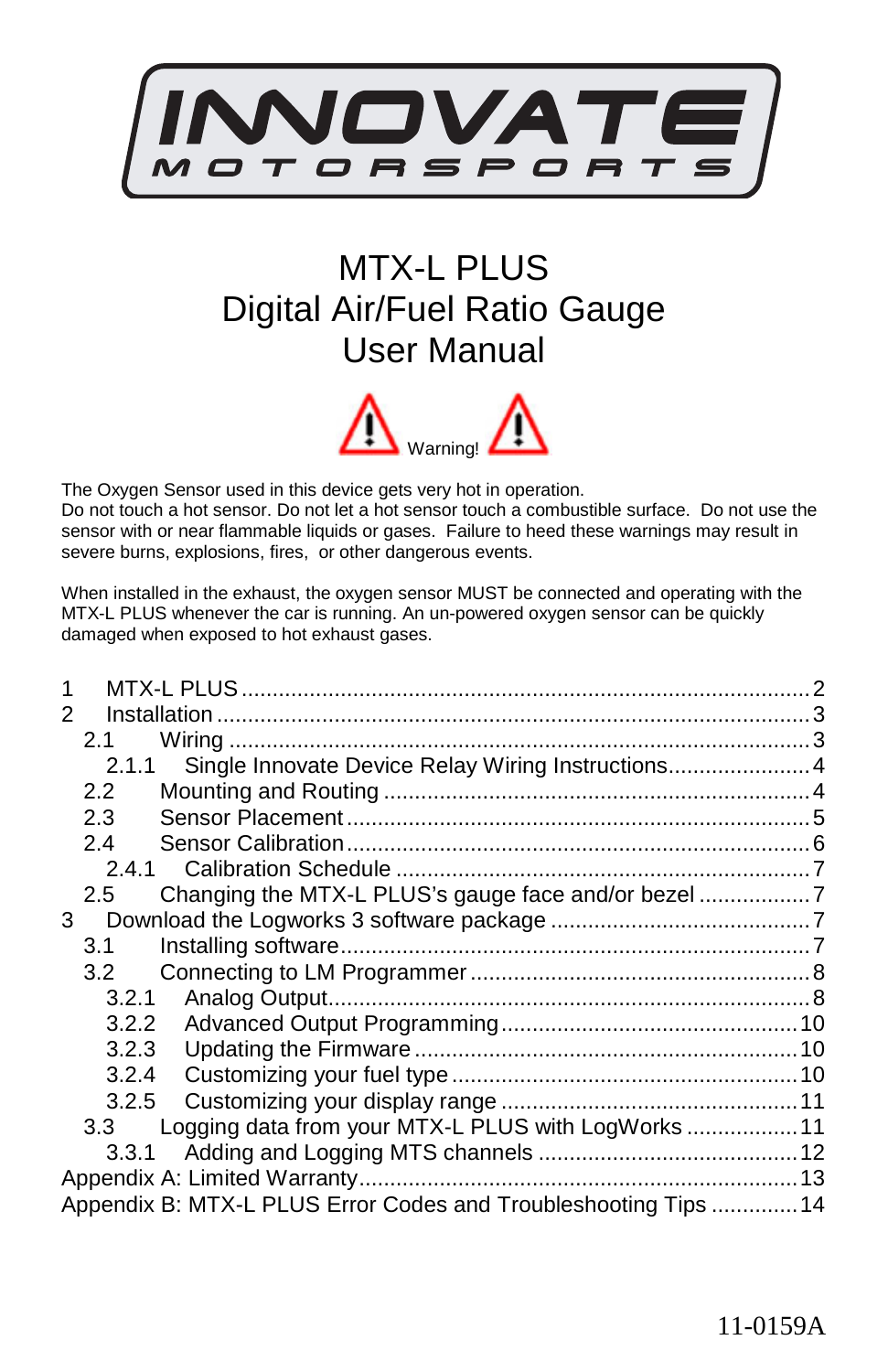# **1 MTX-L PLUS**

The MTX-L PLUS is an integrated gauge and controller for wideband AFR (lambda) measurements. Although it can be operated stand alone, it has digital I/O for integration with other MTS compatible products and a configurable analog output for integration with ECU's and 3<sup>rd</sup> party data loggers. The following views will help you get familiar with the unit.

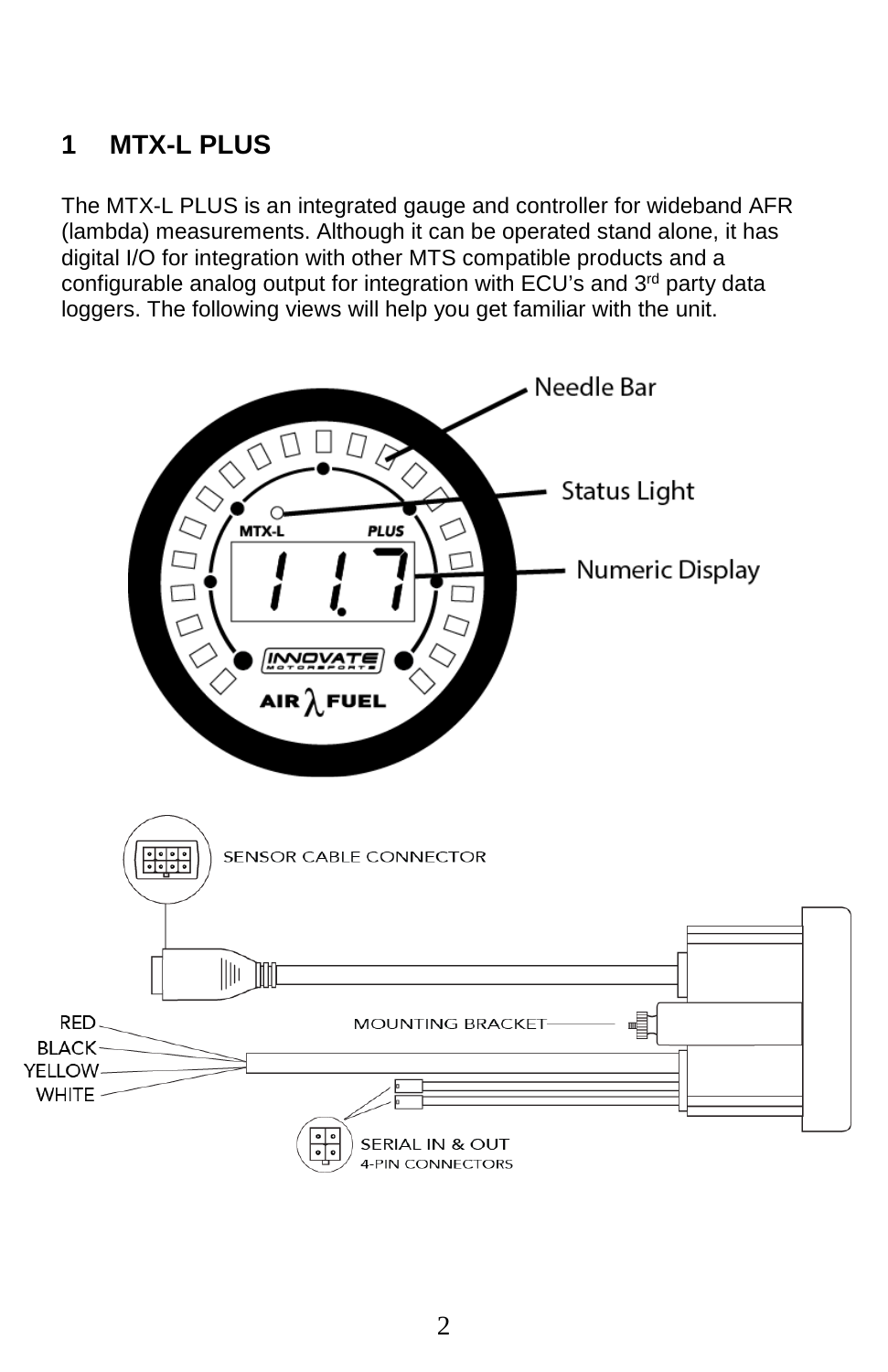# **2 Installation**

# **2.1 Wiring**

The MTX-L PLUS has 4 stripped wire ends:

**1** Connect the **RED** wire to an isolated switched 12V source in your vehicle. A switched 12V source goes ON as soon as "key on" power is active. The circuit to which you will pull power from should be able to support a 3 amp draw. Make sure this connection is protected with a 5A fuse.

Circuits that share power with the vehicle's stereo, ignition system, ECU, lighting, or fuel pump should not be used. When in doubt, create an additional circuit using an automotive relay available at any automotive parts supplier. See the next section for a relay installation diagram.

**2** The **BLACK** wire should be grounded to a solid ground source. The best possible ground source would be the battery ground (-) post.

If other Innovate Motorsports devices are going to be daisy-chained along with the MTX-L PLUS, it is recommended that all devices be connected to a single ground point, ideally the battery ground (-) post.

- **3** Connect the **WHITE** wire to a headlight power wire (a wire that supplies current to the headlights). This enables the display to dim for better nighttime viewing. DO NOT CONNECT THIS WIRE TO THE HEADLIGHT DIMMING WIRE. Connection to this rheostat type of switch will cause the gauge to malfunction. If you chose not to utilize the dimming feature, connect the WHITE wire to ground.
- **4** Optionally, the **YELLOW** (Analog output) can be connected to the analog input of other devices such as data loggers or ECUs. If this output is not going to be used, isolate and tape the wire out of the way. The default analog output is configured as follows:  $0V = 7.35$  AFR and  $5V = 22.39$  AFR.

It is assumed that the MTX-L PLUS and the device the analog output is being feed to are already sharing the same 'ground'. In a vehicle, this is generally true, but there can be small offsets in voltage when devices are grounded to, say, the chassis at different points. You can minimize these offsets by sharing a good, common ground point.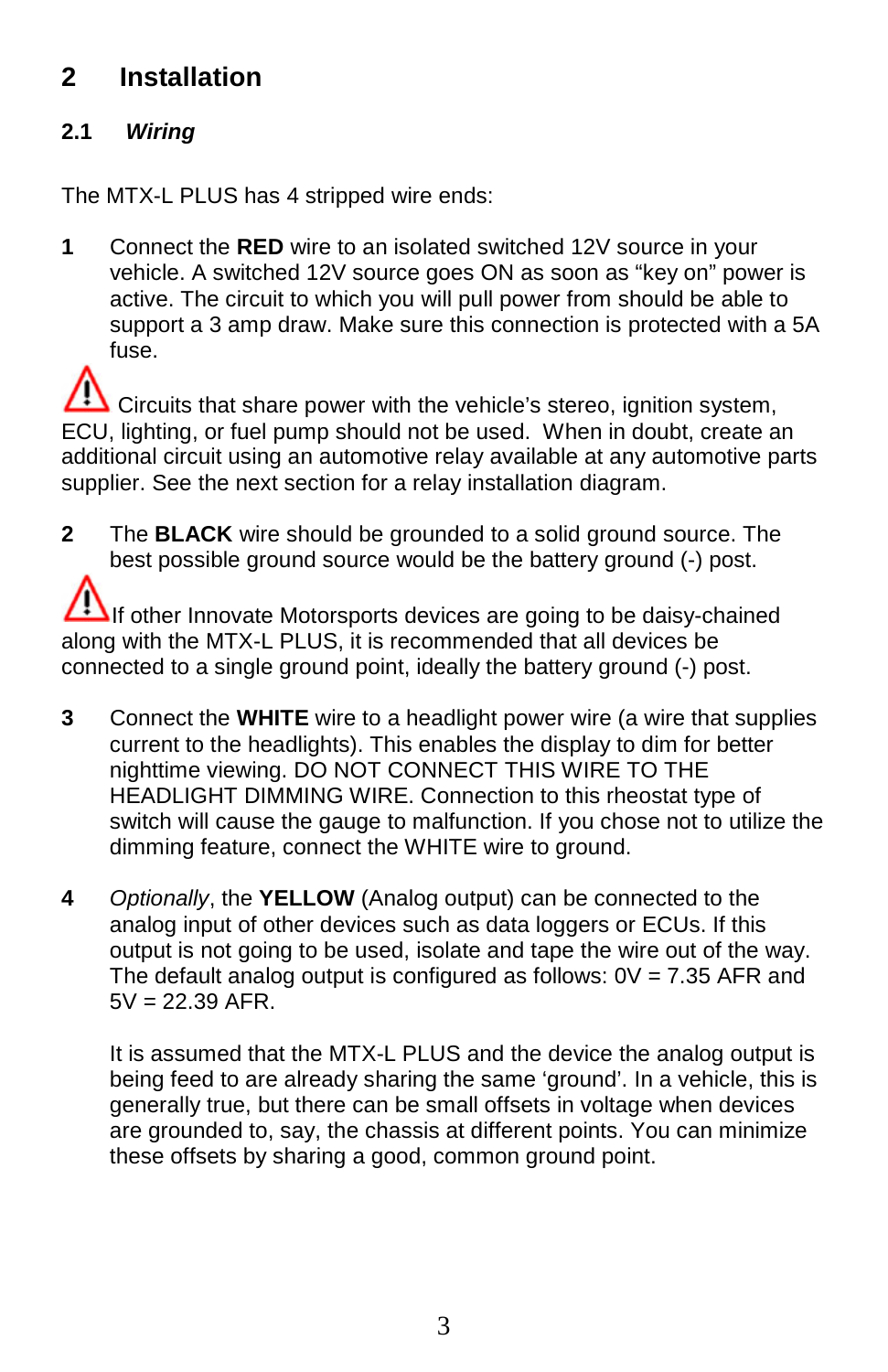



## **2.2 Mounting and Routing**

The MTX-L PLUS gauge fits in any standard 2 1/16" (52mm) gauge pod. Mounting of the gauge should be done in such a manner that the cables are not being forcefully pulled and strained from the gauge itself. Route the sensor cable avoiding contact with the exhaust pipe and other hot sources that could melt the cable. Also avoid routing the sensor cable near ignition components or other sources of RF (radio frequency) and EMI (Electromagnetic interference) noise.

The MTX-L PLUS gauge is splash resistant (not water proof) and can be mounted so that it is exposed to the outdoor elements. The MTX-L PLUS should not be submerged and special consideration should be taken to protect the gauge from direct water spray (water coming from a pressurized source.) When replacing the bezel and/or gauge face verify that the o-ring is properly seated.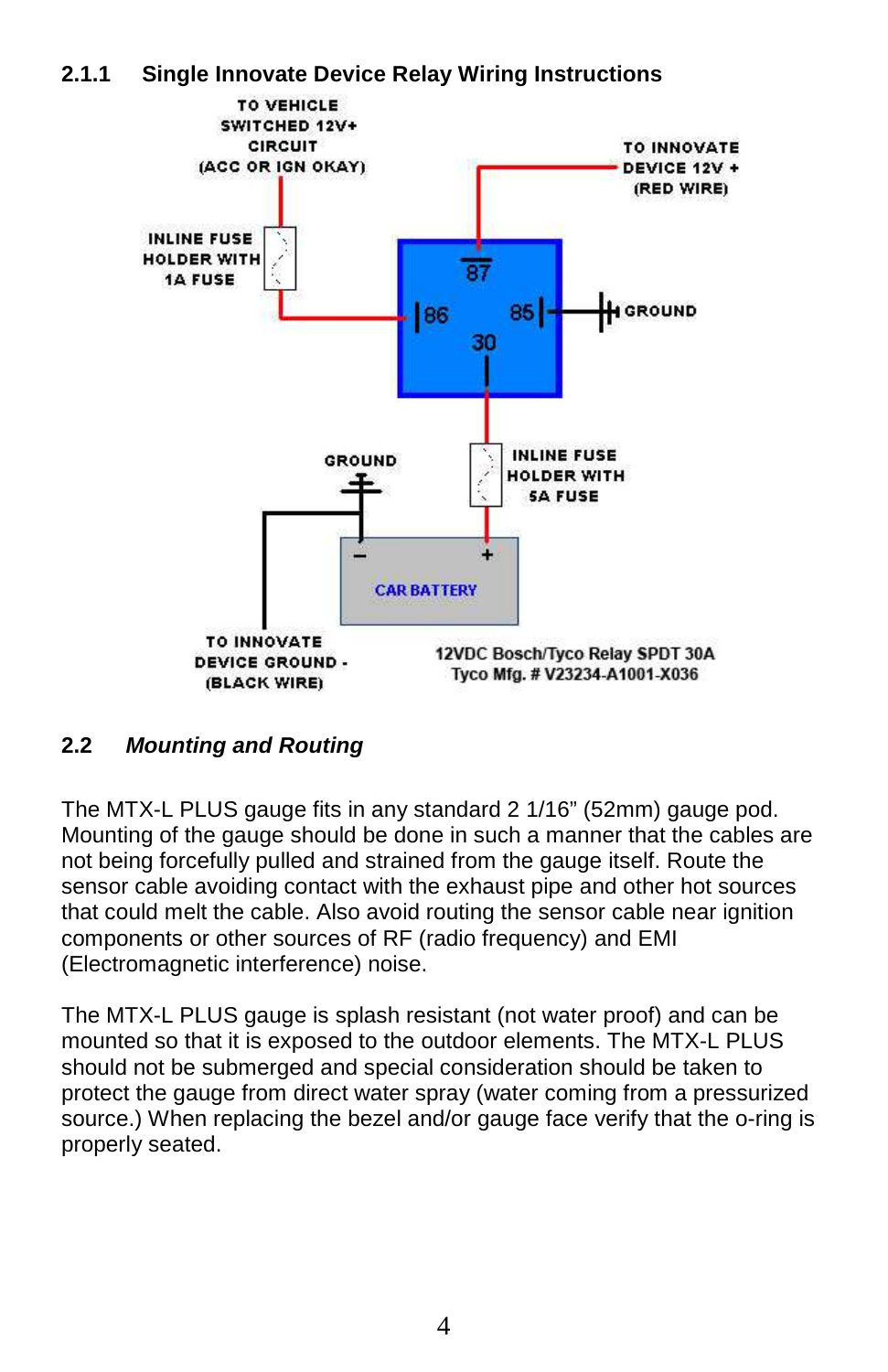## **2.3 Sensor Placement**

Optimum bung placement will vary from application to application, but using the guideline below will ensure the longest sensor life with the most accurate readings. Using a bung is the preferred method for mounting the oxygen sensor in all applications.

- Weld the bung at least **24 inches downstream** of the exhaust port outlet (after the collector), or 24 inches after the turbocharger if so equipped. The bung should be welded before the X or H pipe if so equipped.
- Using a clock as reference, mount the bung between the **9:00 o'clock and 3:00 o'clock position**. Welding the bung in the lower section of the exhaust pipe can result in sensor damage caused by condensation making contact with the sensor's internal heating element.
- A **1" bung** (provided in the kit) will best protect the sensor. When fully threaded, the sensor's tip will sit flush with the exhaust pipe, this does **not** adversely effect the readings.
- The bung should always be welded before the Catalytic Converter. Welding the bung after the catalytic converter will skew the readings toward lean. The skew in readings will vary with engine load and the efficiency of the catalytic converter.
- Leaded fuel and two stroke applications will reduce the sensor's life. There are many other factors that dictate the sensor's lifespan so it is impossible to predict it's total longevity.
- Exhaust leaks, camshaft overlap, and open (shorty) exhausts will cause false lean readings at light engine loads. Typically, once the engine is under load and the exhaust gas volume increases, you will see accurate readings.
- When installed in the exhaust, the oxygen sensor must be connected to a powered, functional MTX-L PLUS (no error codes) whenever the engine is running. An un-powered sensor will be damaged in a short period of time when exposed to exhaust gas.
- Do not pre-warm the sensor before starting the engine, simply start the engine as normal. Allowing the sensor to pre-warm before starting the engine will increase the possibility of damaging the sensor from shock-cooling.
- The maximum temperature of the sensor at the bung (the sensor mounting location) should not exceed 500  $\degree$ C or 900  $\degree$ F. If these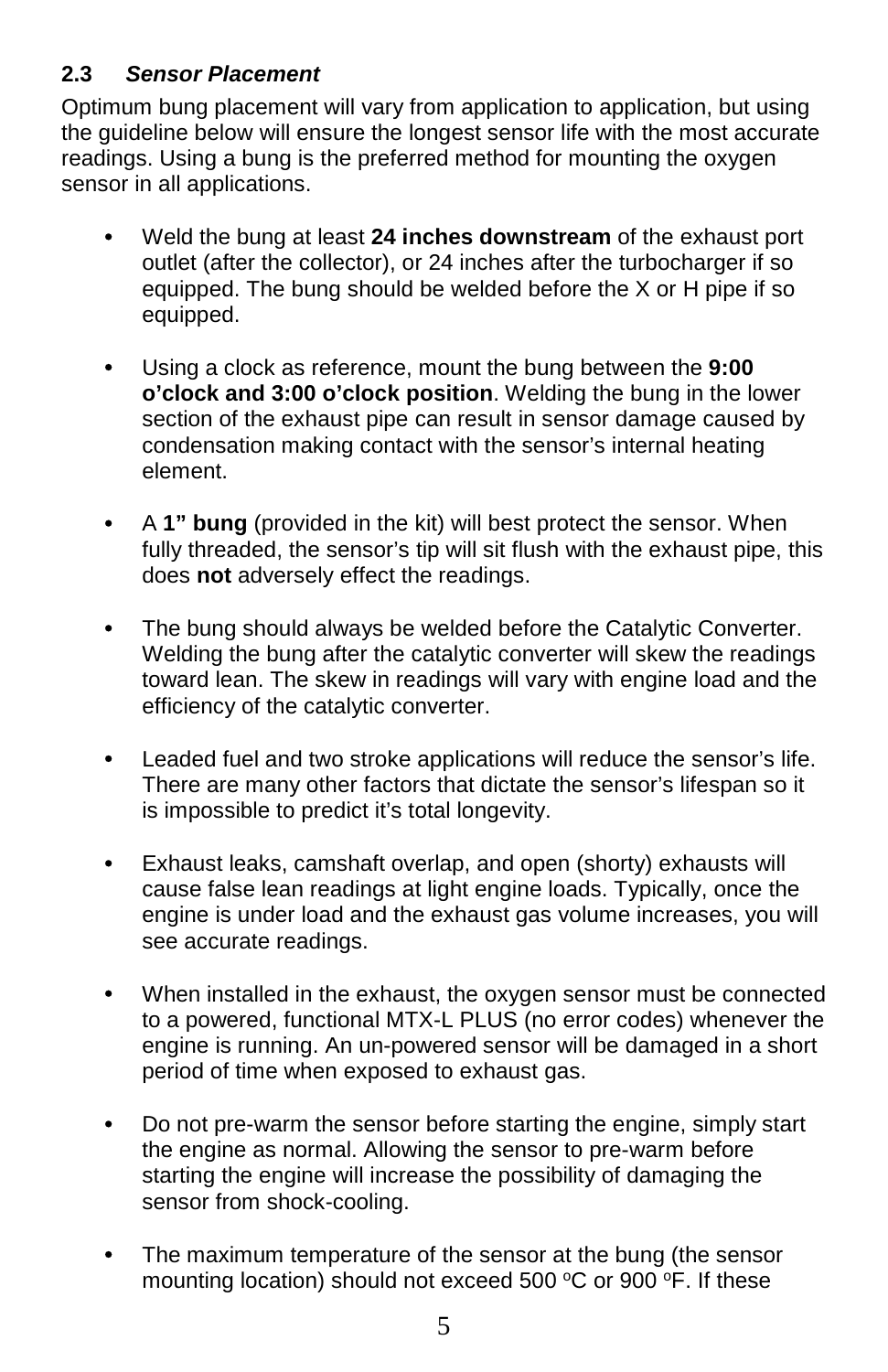temperatures are exceeded in your application you should install the Innovate Motorsports HBX-1 heat sink bung extender. (p/n 3729.)

**As the O2 sensor measures the oxygen content of the exhaust gas to provide an accurate O2 reading, even a small pin-hole leak in a poorly welded sensor bung will effect the accuracy and performance of your O2 sensor. Remember, any deviation from the instructions provided for proper sensor installation will lead to inaccurate O2 readings.** 

## **2.4 Sensor Calibration**

Once the unit has been wired and a suitable location has been found for both the gauge and the sensor it is time to do the sensor calibration. Innovate Motorsports' 'Direct Digital' wideband measurement principal allows you to calibrate the sensor to compensate for sensor wear. This procedure takes just a few moments and it will ensure the most accurate readings throughout the oxygen sensor's life. This procedure is required anytime a NEW oxygen sensor is installed.

The calibration procedure requires that the oxygen sensor be in **free air**, this means removed from the exhaust system completely.

1. With the **sensor disconnected**, apply power to the MTX-L PLUS.

When power is applied, all three digits will light up and the needle bar will sweep once through all LEDs. Then the status light will turn red and the numeric display will read "E2". This is an error code, indicating that no sensor is detected. Leave unit powered on for minimum 30 seconds.

- 2. **Power down** the MTX-L PLUS and attach the oxygen sensor using the cable provided. When making these connections, make sure they are fully seated and locked. Again, make sure that the sensor is in free air (not in the exhaust).
- 3. **Power up** the MTX-L PLUS.

Again, the display should 'sweep', but instead of an error, the display will display "Htr". This indicates that the sensor is being heated up to operating temperature. After 30-60 seconds, the display will switch from "Htr" to "CAL", indicating that the sensor is being calibrated. A few seconds later, your MTX-L PLUS will begin displaying AFR. Since the sensor is in free air, the gauge will default to the upper limit of 22.4.

The calibration procedure has completed and the system is now ready for use.

**Important:** You can disconnect and reconnect the sensor and sensor cable for installation without losing your calibration. However, if you power up the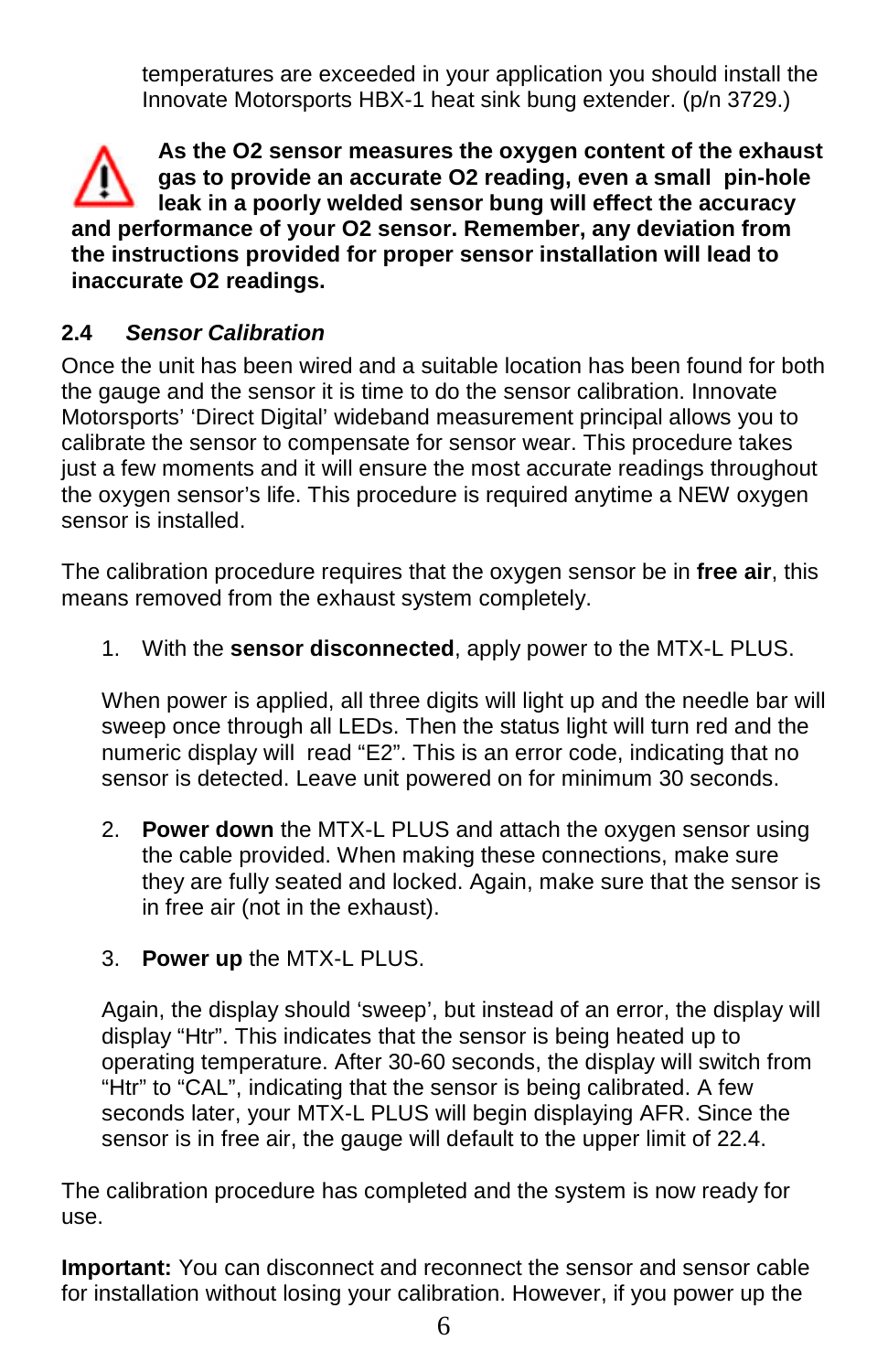MTX-L PLUS without a sensor connected, **your calibration will be reset** (see step #1 above).

# **2.4.1 Calibration Schedule**

# **Normally aspirated (daily driver)**

- Calibrate before installation of new sensor
- Calibrate new sensor again after 3 month of use

- Thereafter calibrate once a year or every 20,000 miles, whichever comes first

## **Turbo Application, daily driver (tuned rich)**

- Calibrate before installation of new sensor
- Calibrate new sensor again after 3 month of use

- Thereafter calibrate twice a year or every 10,000 miles, whichever comes first

## **Race Application**

- Calibrate before first installation of new sensor
- Calibrate once per race weekend

# **2.5 Changing the MTX-L PLUS's gauge face and/or bezel**

- 1. Lay the MTX-L PLUS face down and remove the three #2 phillips screws from the outside rim of the back plate.
- 2. Carefully lift out the bezel from the gauge cup.
- 3. Configure the gauge as desired by changing the gauge face and or bezel.
- 4. Make sure every piece is positioned correctly using the locating tab and reassemble the gauge.
- 5. Reinstall the 3 #2 phillips screws.

# **3 Download the Logworks 3 software package**

- 1. Open your web browser and go to: http://www.innovatemotorsports.com/support.php
- 2. The LogWorks 3 software download will be the very first thing on the page, click the link to download the software.

## **3.1 Installing software**

- 1. Double click on the Logworks 3 installer previously downloaded.
- 2. The installer will start, follow the prompts to install the software.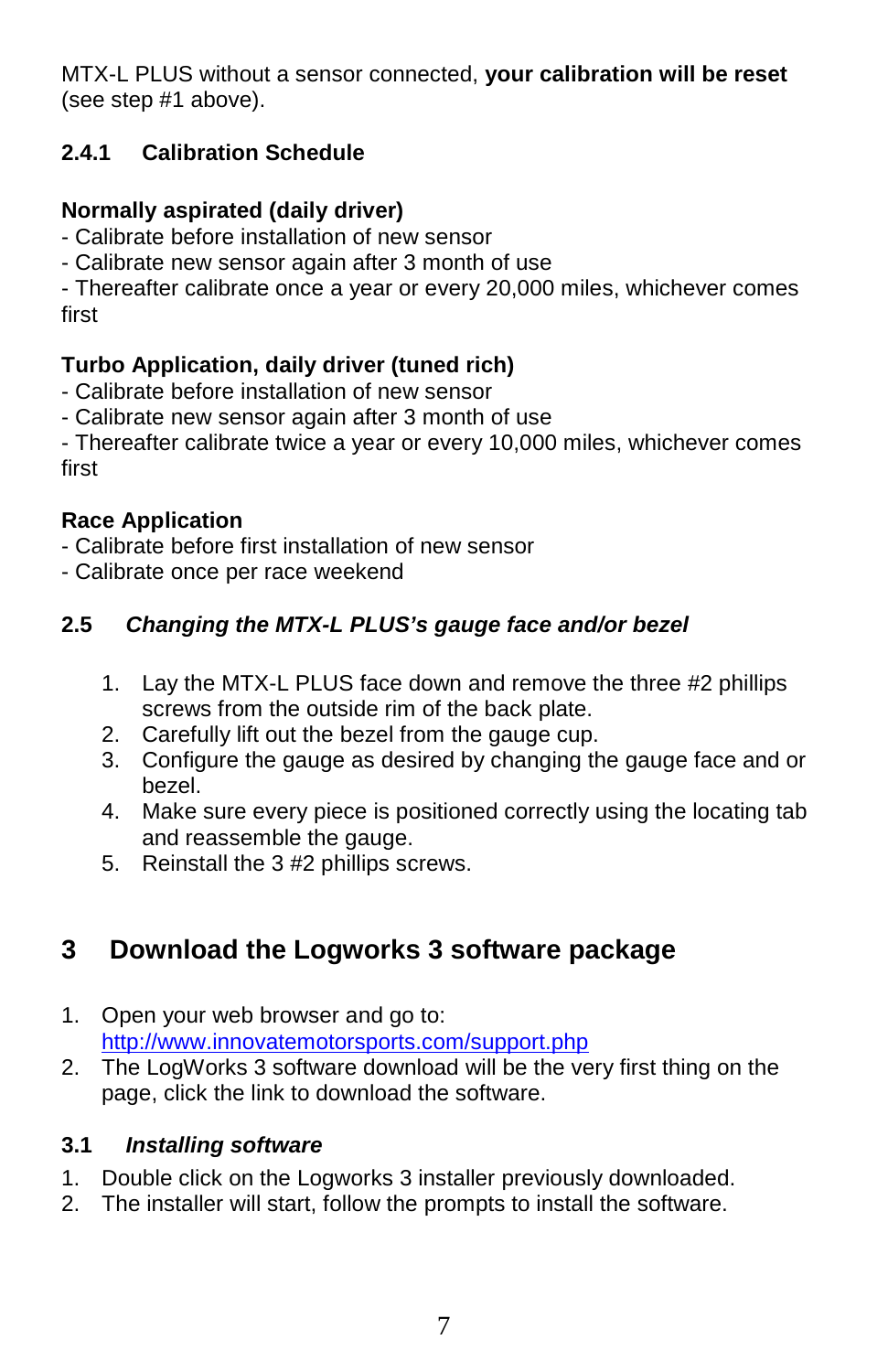

3. Once the software has been installed the LogWorks software, LM Programmer and MTX-L PLUS manual can then be located by navigating through Start->Programs->LogWorks3.

# **3.2 Connecting to LM Programmer**

LM Programmer is used to update firmware, change fuel types, and program the analog output.

- 1. Connect the OUT port of the MTX-L PLUS to the provided serial programming cable. Connect the other end of the serial programming cable to your computer. If your computer does not have a serial port, you can purchase a USB to Serial adapter from Innovate Motorsports (P/N 3733) or use any USB to serial adaptor that includes drivers. Make sure that nothing is connected to the IN port of the MTX-L PLUS
- 2. Power up the MTX-L PLUS.
- 3. Launch LM Programmer. The LM Programmer application can be launched from Start->Programs->LogWorks3->LM Programmer from the Windows task bar.

# **3.2.1 Analog Output**

- 1. Connect the MTX-L PLUS to the computer and launch LM Programmer.
- 2. Select the Analog Out tab. The Analog Out tab looks like this: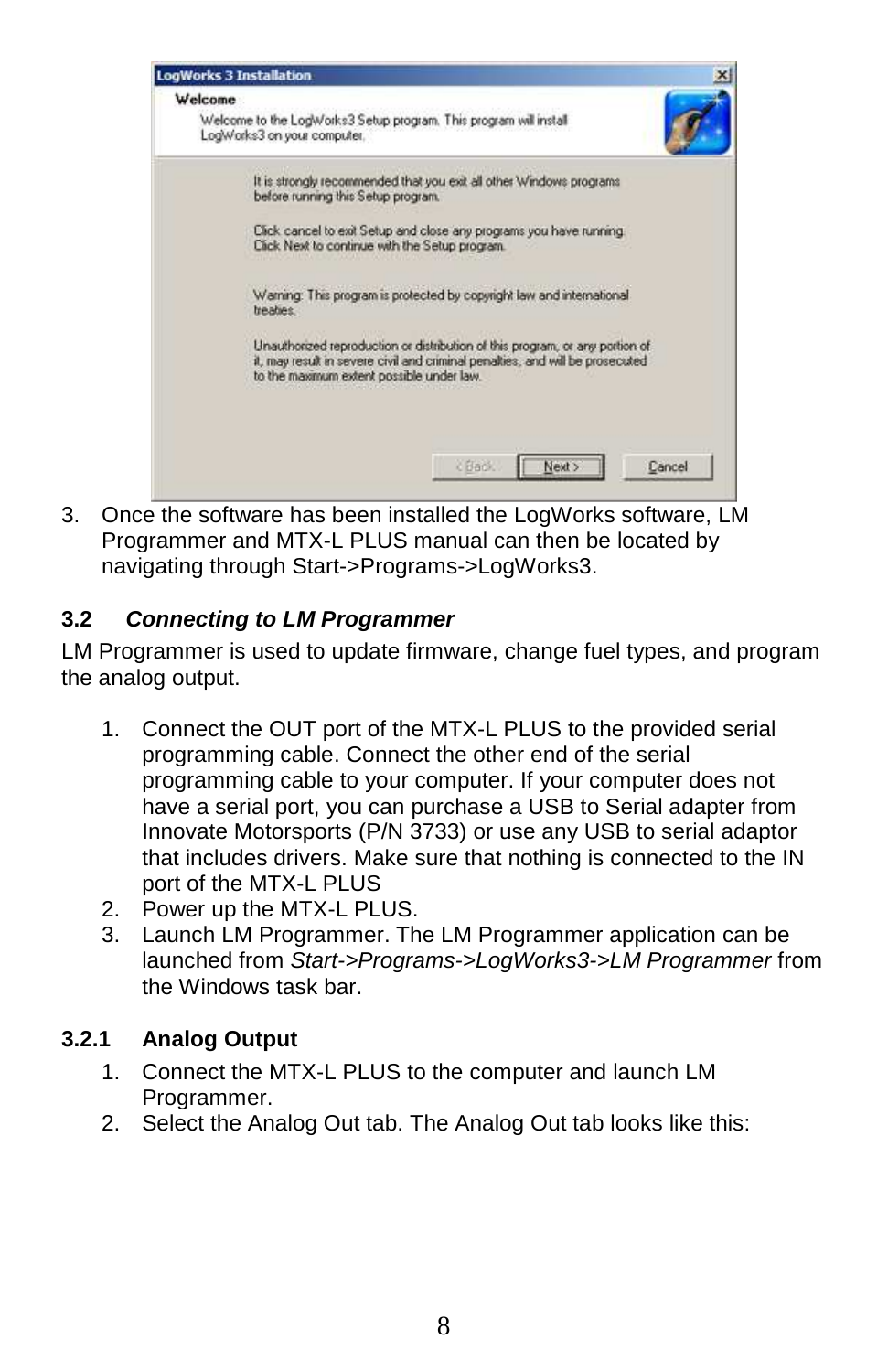

This shows the analog output voltages versus Lambda for the analog output. The graph display is automatically scaled to the selected voltages. You can specify a minimum and maximum lambda or A/F ratio value and the associated voltages. Below the minimum and above the maximum values the output voltages stay constant at the associated programmed voltage.

By selecting the 'use Air-Fuel-Ratio' button you can program the curve by AFR instead of Lambda. This does not change the programming, only the unit of measure displayed. When programming by AFR the LM Programmer converts the number to Lambda before programming the MTX-L PLUS. So there might be some small 'rounding errors' when you open LM Programmer and review your settings in the future.

Click the 'Program' button to upload the new programming data into the MTX-L PLUS. Once the unit is programmed the 'Program' button will grey out.

The analog output can be programmed from 0 to 5 volts and from 0.5 to 1.5 Lambda or 7.35 AFR to 22.39 AFR.

### **Factory Programmed Defaults:**

The Analog Output is programmed to output between 0 V for an AFR of 7.35 (gasoline) and 5.0V for an AFR of 22.4. Other settings, of course, are easily programmable between the minimum and maximum range specified earlier.

# **Avoid connecting or disconnecting any of the ports labeled IN or OUT while the unit is powered ON.**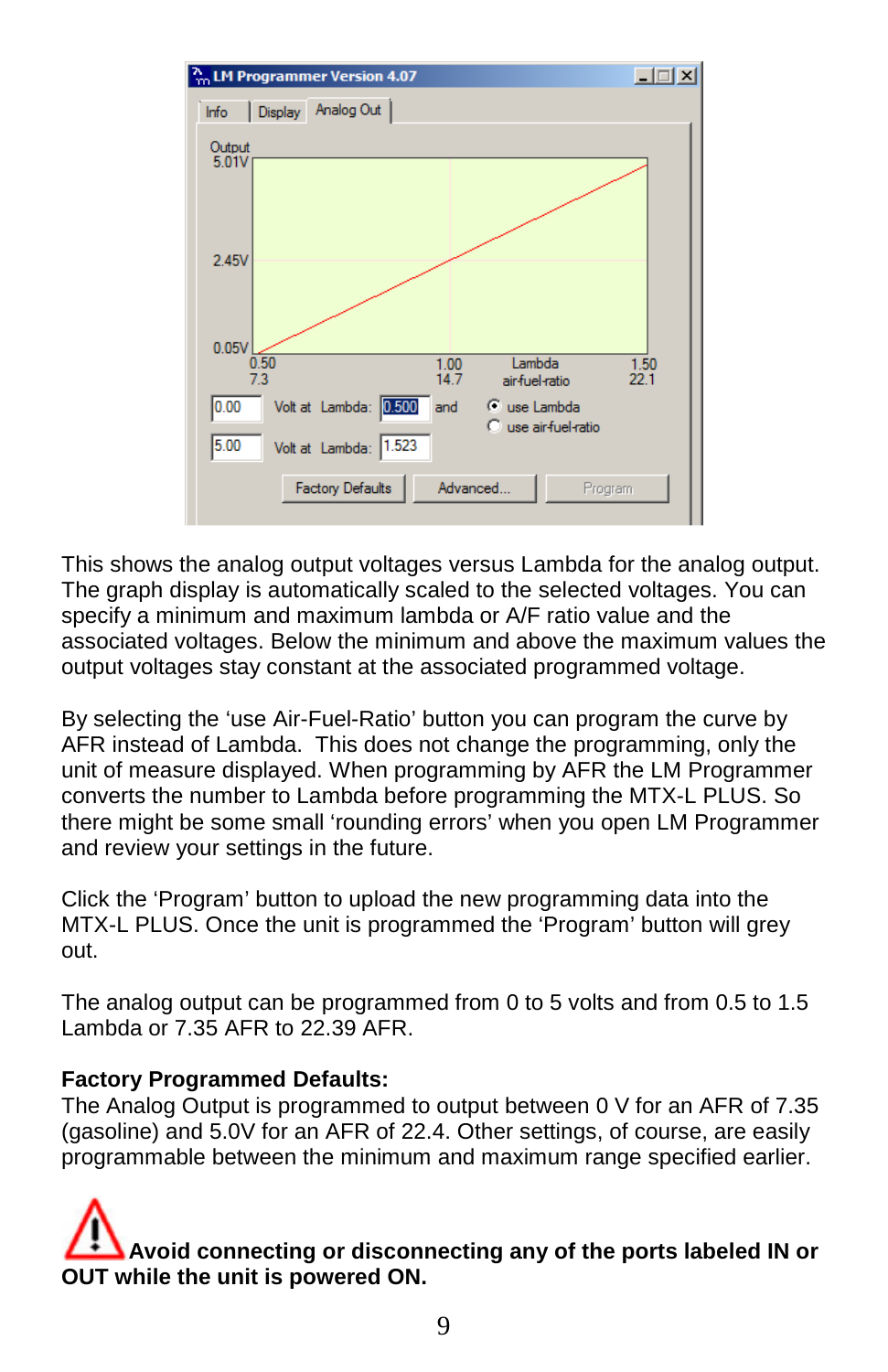# **3.2.2 Advanced Output Programming**

The 'Advanced' button allows the user to set the voltage output during sensor Warm-up and Error Condition. The factory voltage output is set at 0 volts for both the Warm-up and Error Condition.

| <b>Advanced Analog Out Settings</b> |                       |  |  |  |
|-------------------------------------|-----------------------|--|--|--|
| Response Speed                      |                       |  |  |  |
| $\epsilon$ Instant                  |                       |  |  |  |
| Warmup output                       | Output at Error Cond. |  |  |  |
| 10.00<br>Volt or                    | 10.00<br>Volt or      |  |  |  |
| $\Box$ High Impedance               | $\Box$ High Impedance |  |  |  |
| Factory defaults                    | Πk<br>'ancel          |  |  |  |

**3.2.3 Updating the Firmware** 



**Do not update the firmware if the versions are the same**. **A firmware update should only be necessary if there has been a new release that specifically fixes a problem that you are experiencing with the controller.** 

- 1. Connect the MTX-L PLUS to the computer and launch LM Programmer.
- 2. Once connected, LM Programmer will display the current version of the firmware that is installed in the MTX-L PLUS. **Do not update the firmware if the versions are the same. A firmware update should only be necessary if there has been a new release.**
- 3. On the very first tab of LM Programmer you will see a button labeled "Update Firmware," click this button.
- 4. Select the firmware file with the dld extension. If there have been revisions to the firmware, you will find them available for download from the Support section of the Innovate Motorsports web site.
- 5. The software will now prompt you to confirm that you wish to overwrite the firmware currently on your MTX-L PLUS.
- 6. Click OK, DO NOT power off or disconnect the MTX-L PLUS from the computer until the firmware progress screen completely disappears. Once finished, you may disconnect the unit from the computer and exit out of the software.

# **3.2.4 Customizing your fuel type**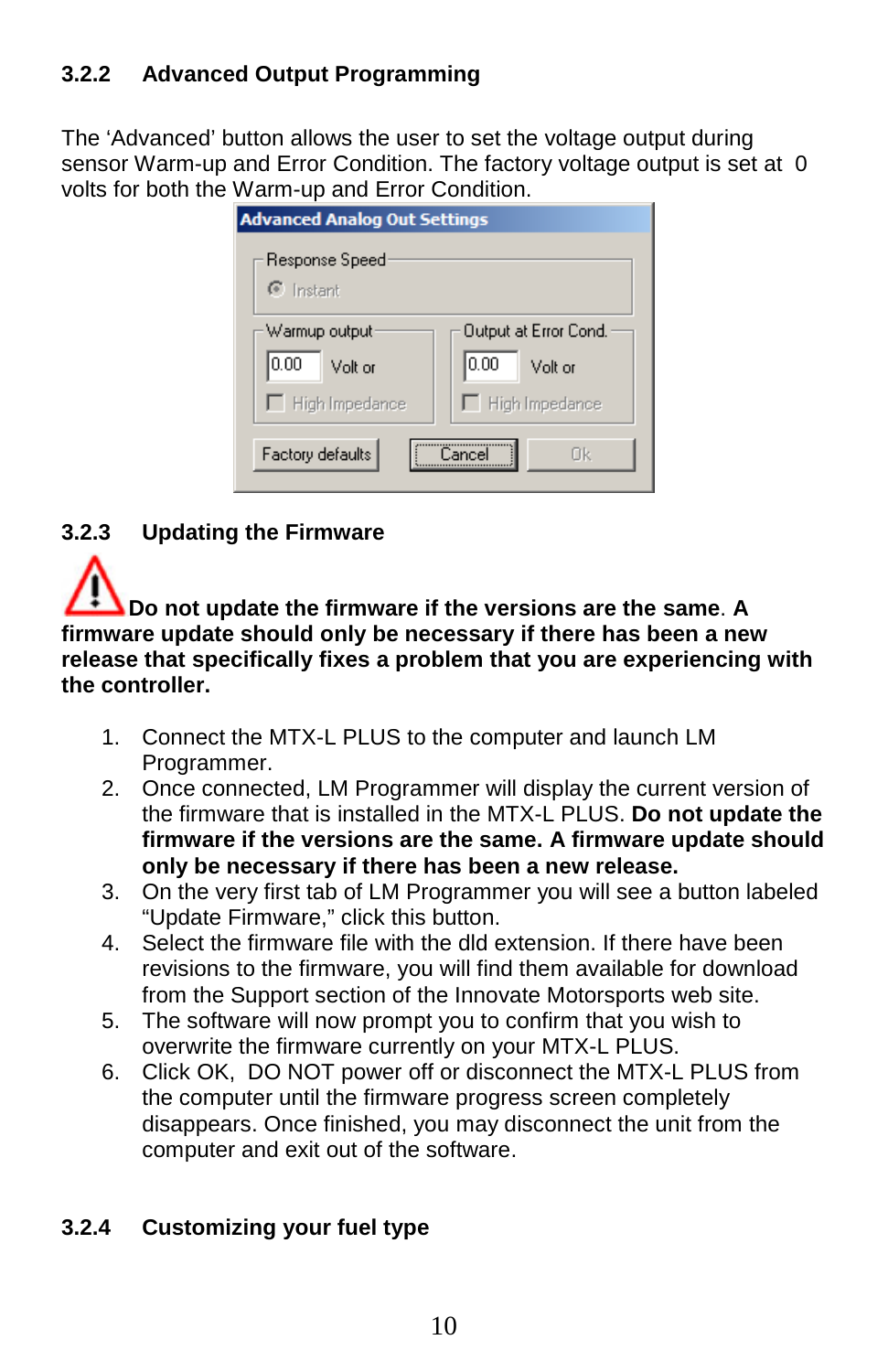The MTX-L PLUS gauge comes pre-programmed to display AFR in the gasoline scale. By connecting the gauge to LM Programmer, fuel type settings for different fuels can be setup. This setting can be found on the lower right hand corner of the Info tab in LM Programmer.

# **3.2.5 Customizing your display range**

The MTX-L PLUS gauge can be setup to display different ranges from both the Needle Bar and the Numeric Display. There is also an option to display lambda or AFR. Lastly, the gauge can be setup to display percentage of Oxygen once the readings go beyond 7 lambda.

|      |                 | $\frac{N_{\text{m}}}{m}$ LM Programmer Version 4.07 |                      |         | $ \Box$ $\times$ |
|------|-----------------|-----------------------------------------------------|----------------------|---------|------------------|
| Info |                 | Display   Analog Out                                |                      |         |                  |
|      | Display In      |                                                     |                      |         |                  |
|      |                 | C AFR C Lambda                                      | $\Box$ Display 02    |         |                  |
|      | Needle Bar      |                                                     |                      |         |                  |
|      | Green Min.      | Green Max.                                          | Yellow Max. Red Max. |         |                  |
|      | 7.3             | 13.2                                                | 19.1                 | 22.0    |                  |
|      |                 |                                                     |                      |         |                  |
|      | Numeric Display |                                                     |                      |         |                  |
|      | Min.            |                                                     |                      | Max.    |                  |
|      | 7.3             |                                                     |                      | 22.4    |                  |
|      |                 |                                                     |                      |         |                  |
|      |                 |                                                     | Set To Defaults      | Program |                  |
|      |                 |                                                     |                      |         |                  |

# **3.3 Logging data from your MTX-L PLUS with LogWorks**

- 1. Connect the OUT port of the MTX-L PLUS to the provided serial programming cable. Connect the other end of the serial programming cable to your computer. If your computer does not have a serial port, you can purchase a USB to Serial adapter from Innovate Motorsports (P/N 3733) or use any USB to serial adaptor that includes drivers. Make sure that nothing is connected to the IN port of the MTX-L PLUS. Power up the MTX-L PLUS
- 2. Launch LogWorks. The LogWorks application can be launched from Start->Programs->LogWorks3->Logworks3 from the Windows task bar.
- 3. Once LogWorks launches go to File->Connect. You will be prompted to connect to the serial COM port. Select the comport the device is connected to and then click Connect.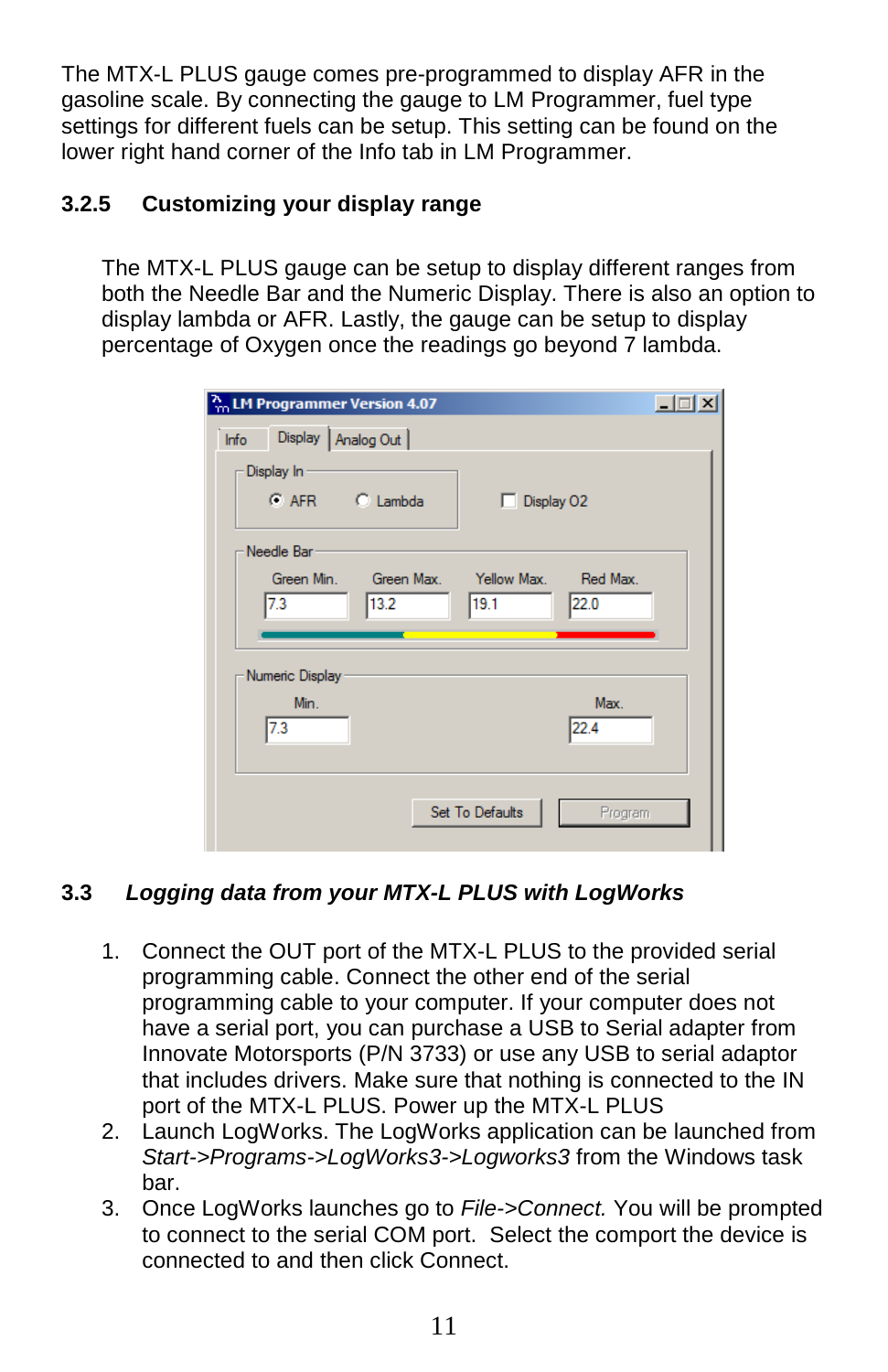4. To start recording go to File->New Realtime Log or, in the Toolbar, click on the  $\bullet$  Tool.

# **3.3.1 Adding and Logging MTS channels**

The Innovate Motorsports' MTS (Modular Tuning System) allows you to daisy chain multiple devices together via the serial IN and OUT connectors to form one single synchronous log. MTS log chains can consist of a single unit connected directly to a laptop (connect your MTX-L PLUS directly to a computer,) two units, or multiple devices connected together, up to 32 channels. Below are some MTS logging examples using a PL-1 to record the information on a SD memory card:



Innovate Motorsports' MTS devices have two types of serial interface connectors, the legacy 2.5mm stereo and the 4 pin Molex. The following patch cables are available to interface your devices together:

| 4 Pin Molex to 4 Pin Molex - 4ft  | p/n 3846 |
|-----------------------------------|----------|
| 2.5mm to 2.5mm Stereo - 4ft       | p/n 3760 |
| 2.5mm to 2.5mm Stereo - 6in       | p/n 3789 |
| 4 Pin Molex to 2.5mm Stereo - 4ft | p/n 3812 |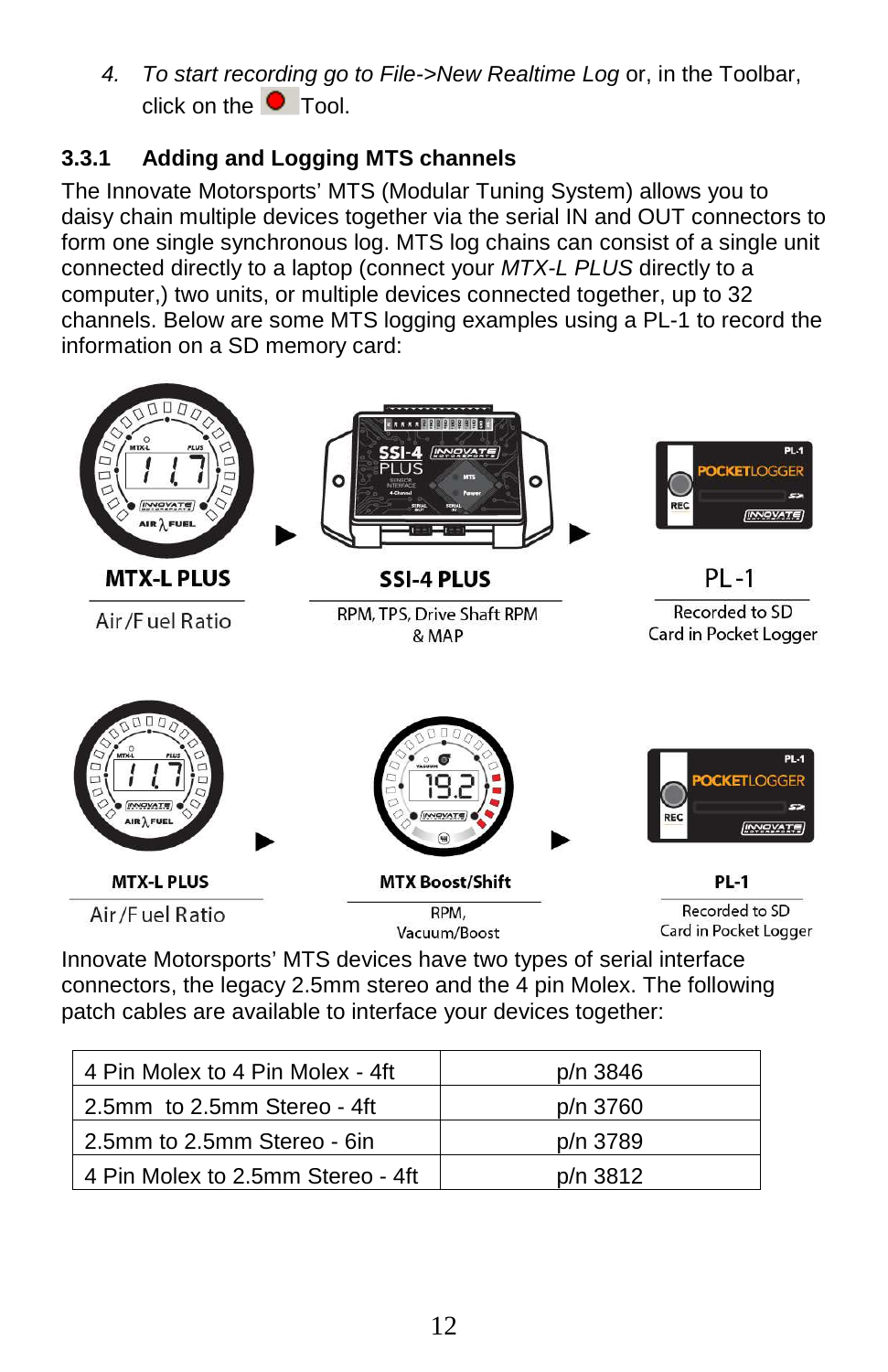# **Appendix A: Limited Warranty**

#### LIMITED WARRANTY

Innovate stands behind the quality of its products. Innovate makes the following warranty to purchasers of its products: All new Innovate products carry a one year warranty from the date of purchase. If proof of purchase cannot be provided, warranty will be determined by date of manufacture.

#### When Warranty Void

This warranty shall terminate and Innovate shall have no obligation pursuant to it if (i) your Innovate product has been modified or repaired in a manner not previously authorized by Innovate in writing, (ii) the identification markings on your Innovate product have been removed, defaced, or altered; (iii) your Innovate product was subjected to accident, abuse, shipping damage, or improper use; (iv) your Innovate product was not used or configured as specified in the product manual; or (v) your Innovate product was subjected to operating conditions more severe than those specified in the product manual.

#### Exclusions From This Warranty **Oxygen Sensors are excluded from this warranty.**

#### Repairs Under This Warranty

In the unlikely event that your Innovate hardware product should prove defective during the warranty period, contact Innovate Customer Support at www.innovatemotorsports.com for a return material authorization (RMA). Products returned for service must be securely packed to prevent damage and shipped charges pre paid, along with proof of purchase and the return material authorization number, to the Innovate repair location as instructed by Customer Service. Innovate within a reasonable amount of time from its receipt of your product so shipped, will ship to you, at its option, the repaired product or a new or reconditioned product of comparable or greater specified functionality. All repaired or replacement products shall be warranted for the remainder of the original product warranty.

#### Disclaimer

INNOVATE MAKES NO OTHER EXPRESS OR IMPLIED WARRANTY WITH RESPECT TO YOUR INNOVATE PRODUCT OTHER THAN THE LIMITED WARRANTY SET FORTH ABOVE. No Innovate dealer, agent, or employee is authorized to make any modification, extension, or addition to this warranty, unless enforceable or unlawful under applicable law, INNOVATE DISCLAIMS ALL IMPLIED WARRANTIES, INCLUDING THE IMPLIED WARRANTIES OF MERCHANTABILITY, NONINFRINGEMENT, AND FITNESS FOR A PARTICULAR PURPOSE, AND THE LIABILITY OF INNOVATE, IF ANY, FOR DAMAGES RELATING TO ANY ALLEGEDLY DEFECTIVE PRODUCT SHALL UNDER ANY TORT, CONTRACT, OR OTHER LEGAL THEORY BE LIMITED TO THE ACTUAL PRICE PAID FOR SUCH PRODUCT AND SHALL IN NO EVENT INCLUDE INCIDENTAL, CONSEQUENTIAL, SPECIAL, OR INDIRECT DAMAGES OF ANY KIND EVEN IF INNOVATE IS AWARE OF THE POSSIBILITY OF SUCH DAMAGES. Some states do not allow limitations on how long an implied warranty lasts or the exclusion or limitation of incidental or consequential damages, so the above limitations or exclusions may not apply to you.